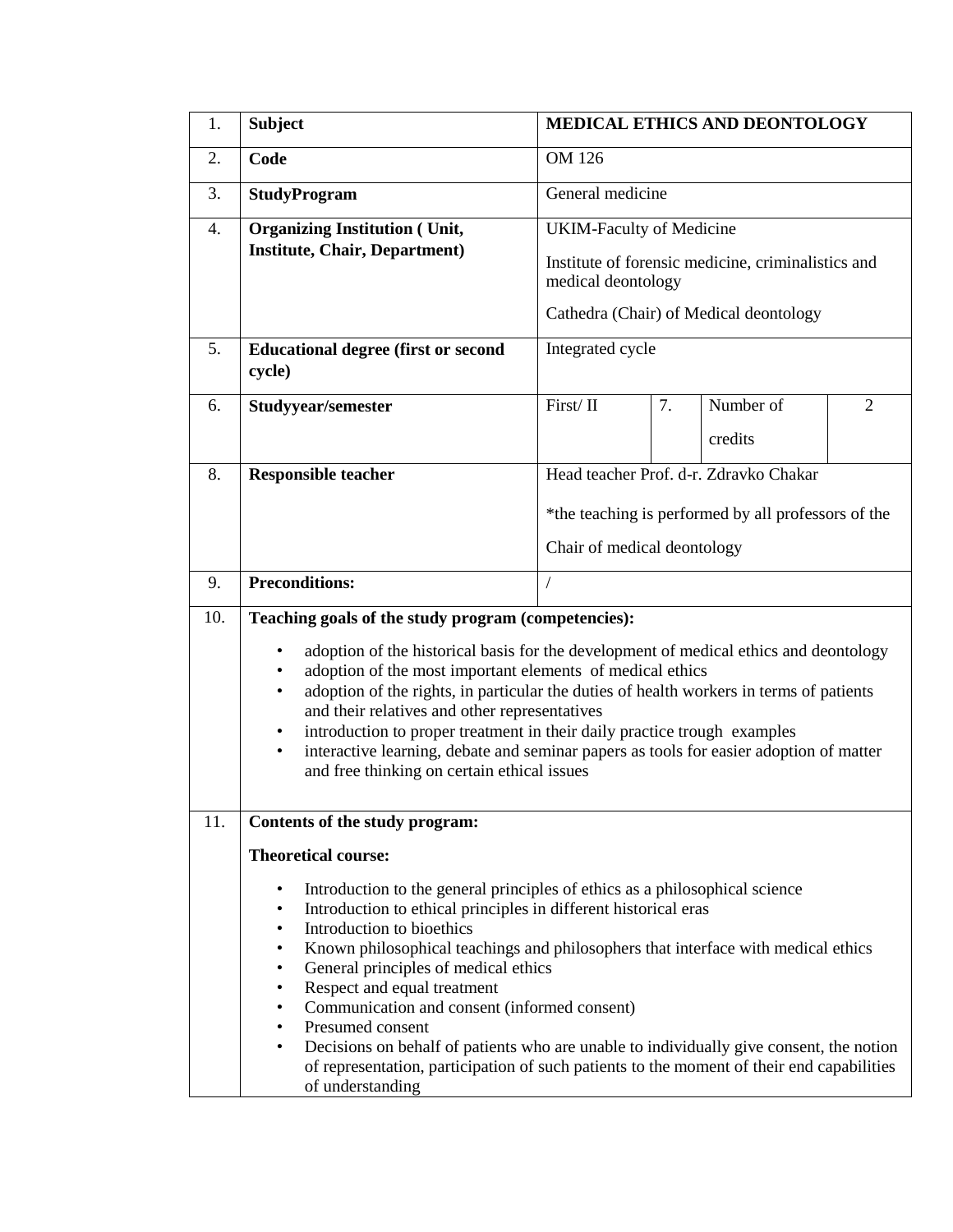|     | Medical secret<br>٠<br>Beginning of life, ethical problems in biological assisted fertilization (BAF)<br>End of life, ethical problems of euthanasia<br>$\bullet$<br>Ethical tenets of behavior among health workers<br>$\bullet$<br>Ethical tenets of behavior among health workers and patients<br>$\bullet$<br>Ethical tenets of behavior among health workers and relatives of patients<br>$\bullet$<br>Transplant and ethical dilemmas, especially in situations of possible cadaveric<br>$\bullet$<br>transplants<br>Medical error and ethical problems<br>$\bullet$<br>Codes of medical ethics and deontology<br>$\bullet$<br>Most important conventions and declarations, particularly after 1948 that basically<br>$\bullet$<br>have the Universal Declaration of Human Rights by the UN<br><b>Seminar papers:</b> Students themselves choose matter in the field of medical ethics and<br>deontology. |            |      |                                                                 |                                                 |            |  |  |  |
|-----|-----------------------------------------------------------------------------------------------------------------------------------------------------------------------------------------------------------------------------------------------------------------------------------------------------------------------------------------------------------------------------------------------------------------------------------------------------------------------------------------------------------------------------------------------------------------------------------------------------------------------------------------------------------------------------------------------------------------------------------------------------------------------------------------------------------------------------------------------------------------------------------------------------------------|------------|------|-----------------------------------------------------------------|-------------------------------------------------|------------|--|--|--|
| 12. | Methods of studying: Interactive teaching, debate and seminar papers                                                                                                                                                                                                                                                                                                                                                                                                                                                                                                                                                                                                                                                                                                                                                                                                                                            |            |      |                                                                 |                                                 |            |  |  |  |
| 13. | <b>Totalno. ofhours:</b>                                                                                                                                                                                                                                                                                                                                                                                                                                                                                                                                                                                                                                                                                                                                                                                                                                                                                        |            |      |                                                                 | 60 hours                                        |            |  |  |  |
| 14. | Distribution of the available time                                                                                                                                                                                                                                                                                                                                                                                                                                                                                                                                                                                                                                                                                                                                                                                                                                                                              |            |      |                                                                 | 30 hours lectures-theoretical course            |            |  |  |  |
|     |                                                                                                                                                                                                                                                                                                                                                                                                                                                                                                                                                                                                                                                                                                                                                                                                                                                                                                                 |            |      |                                                                 | 30 hours home studying                          |            |  |  |  |
| 15. | <b>Type of educational</b><br>activity                                                                                                                                                                                                                                                                                                                                                                                                                                                                                                                                                                                                                                                                                                                                                                                                                                                                          |            | 15.1 | Lectures-theoretical<br>course                                  |                                                 | 30 hours   |  |  |  |
|     |                                                                                                                                                                                                                                                                                                                                                                                                                                                                                                                                                                                                                                                                                                                                                                                                                                                                                                                 |            |      | Practicals<br>(laboratory,<br>clinical), seminars,<br>team work |                                                 | $\sqrt{2}$ |  |  |  |
| 16. | Other types of activities                                                                                                                                                                                                                                                                                                                                                                                                                                                                                                                                                                                                                                                                                                                                                                                                                                                                                       |            |      | Project assignments                                             |                                                 | Т          |  |  |  |
|     |                                                                                                                                                                                                                                                                                                                                                                                                                                                                                                                                                                                                                                                                                                                                                                                                                                                                                                                 |            | 16.2 | Individual tasks                                                |                                                 | $\sqrt{2}$ |  |  |  |
|     | 16.3                                                                                                                                                                                                                                                                                                                                                                                                                                                                                                                                                                                                                                                                                                                                                                                                                                                                                                            |            |      | Home studying                                                   |                                                 | 30 hours   |  |  |  |
| 17. | <b>Assessment of knowledge: points</b>                                                                                                                                                                                                                                                                                                                                                                                                                                                                                                                                                                                                                                                                                                                                                                                                                                                                          |            |      |                                                                 |                                                 |            |  |  |  |
|     | 17.1<br><b>Tests</b>                                                                                                                                                                                                                                                                                                                                                                                                                                                                                                                                                                                                                                                                                                                                                                                                                                                                                            |            |      |                                                                 | Periodic evaluation min. $24 - \text{max}$ . 40 |            |  |  |  |
|     |                                                                                                                                                                                                                                                                                                                                                                                                                                                                                                                                                                                                                                                                                                                                                                                                                                                                                                                 | Final exam |      |                                                                 | Written exam<br>min. $24 - \text{max}$ . 40     |            |  |  |  |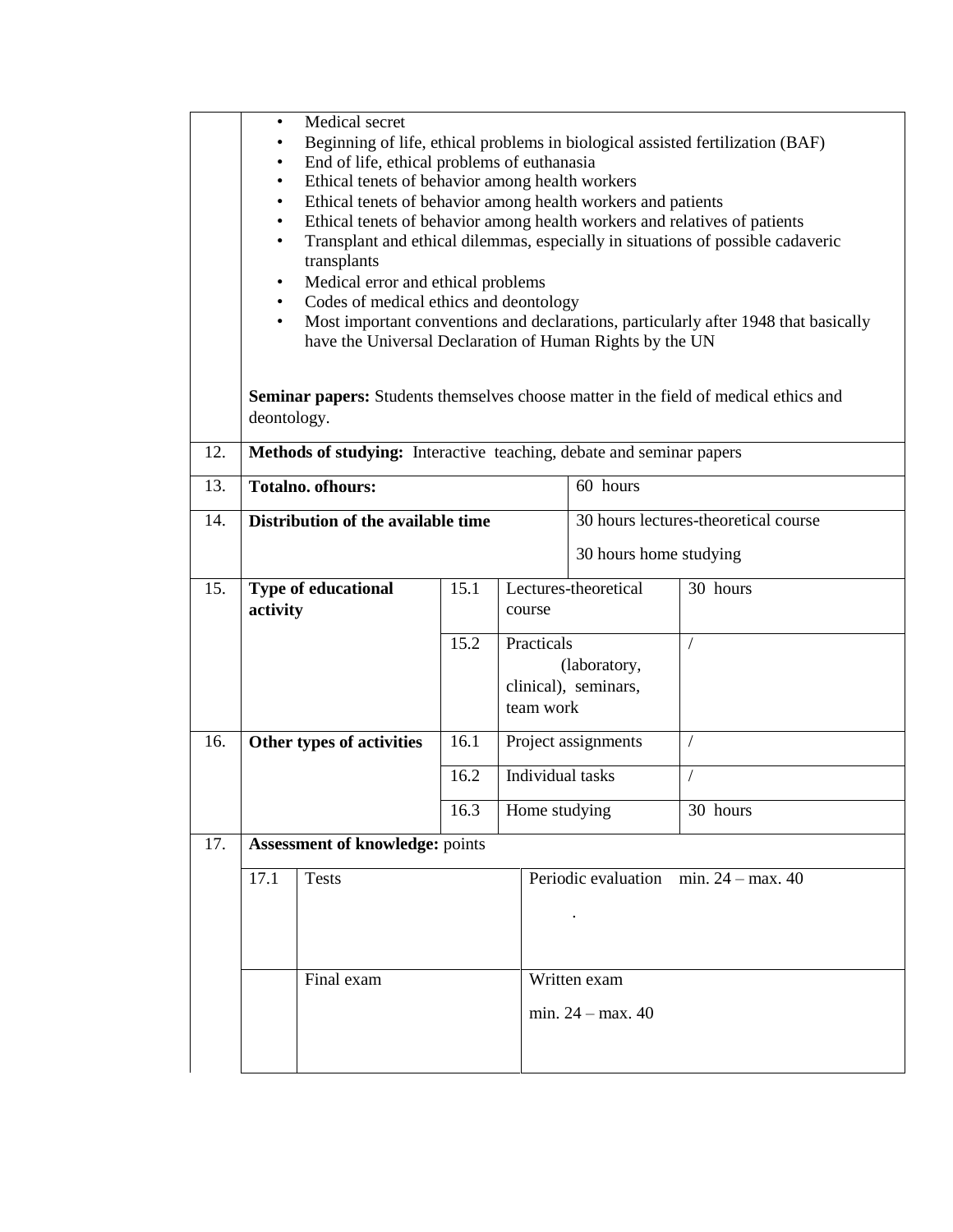|     | 17.2                                                | Seminar work/project<br>(presentation: written and<br>oral) |                 | Seminar works<br>min. $6 - max. 10$              |                                 |         |         |              |
|-----|-----------------------------------------------------|-------------------------------------------------------------|-----------------|--------------------------------------------------|---------------------------------|---------|---------|--------------|
|     |                                                     |                                                             |                 |                                                  |                                 |         |         |              |
|     | 17.3                                                | Active participation                                        |                 | *Theoretical course points<br>min. $6 - max. 10$ |                                 |         |         |              |
|     |                                                     |                                                             |                 |                                                  | *Presence on theoretical course |         |         |              |
|     |                                                     |                                                             |                 | 51-60%                                           | - 6 points                      |         |         |              |
|     |                                                     |                                                             |                 | 61-70%                                           | - 7 points                      |         |         |              |
|     |                                                     |                                                             |                 | 71-80%                                           | - 8 points                      |         |         |              |
|     |                                                     |                                                             |                 | 81-90%                                           | - 9 points                      |         |         |              |
|     |                                                     |                                                             |                 | 91-100%                                          | - 10 points                     |         |         |              |
|     |                                                     |                                                             |                 |                                                  |                                 |         |         |              |
| 18. | Knowledge assessment<br>criteria:<br>(points/grade) |                                                             | up to 59 points |                                                  |                                 | 5       | (five)  | $\mathbf F$  |
|     |                                                     |                                                             |                 | 60 to 68 points                                  |                                 | 6       | (six)   | E            |
|     |                                                     |                                                             |                 | 69 to 76 points                                  |                                 | 7       | (seven) | $\mathbf D$  |
|     |                                                     |                                                             |                 | 77 to 84 points                                  |                                 | $\,8\,$ | (eight) | $\mathsf{C}$ |
|     |                                                     |                                                             |                 | 85 to 92 points                                  |                                 | 9       | (nine)  | B            |
|     |                                                     |                                                             |                 | 93 to 100 points                                 |                                 | 10      | (ten)   | A            |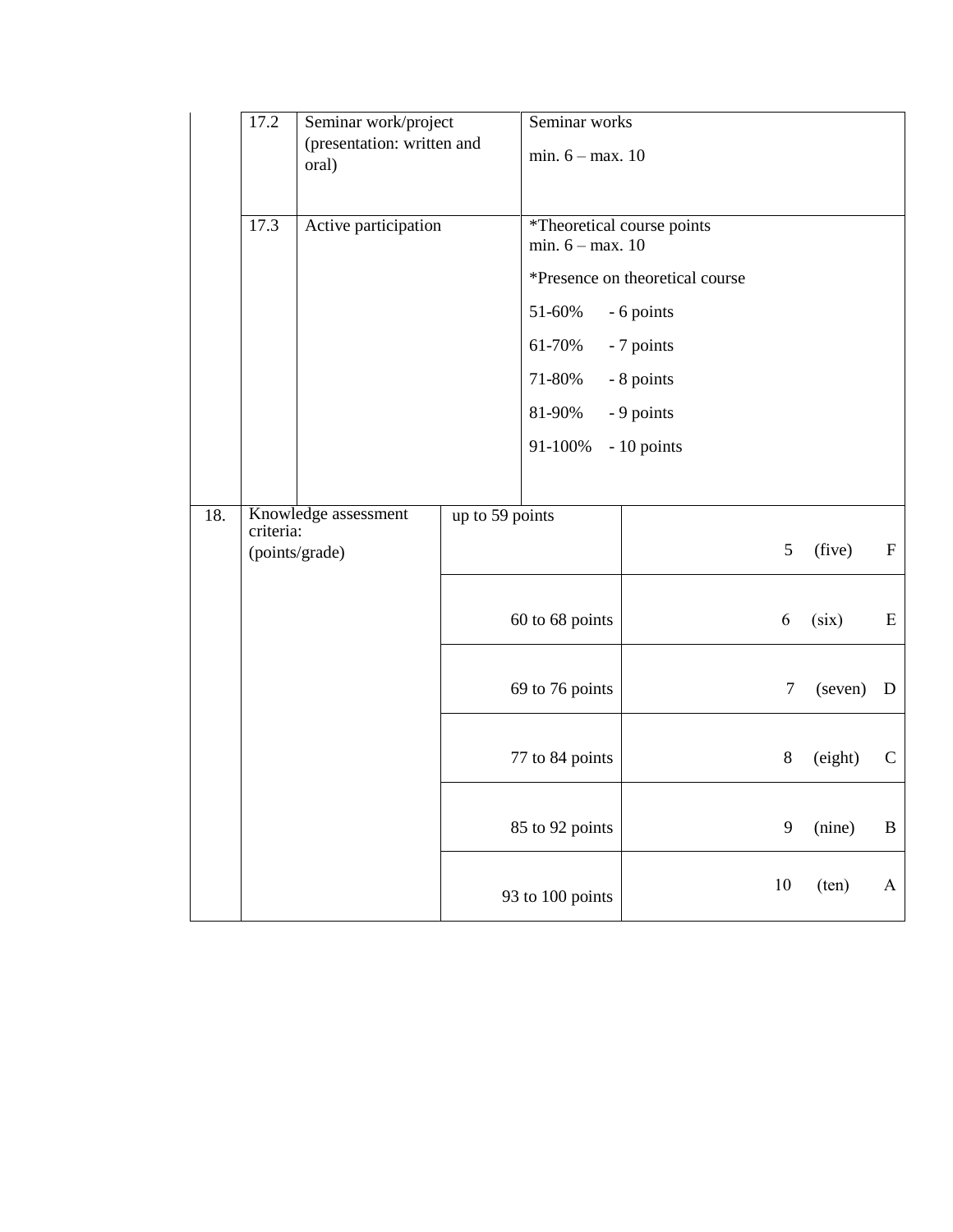| 19. |                                        |                                                                                  | Criteria for obtaining a                                    | Conditional criteria for assessment of knowledge:                                                                                                                                                                                                                                                                                                                                                                                                                |                                                 |                                   |      |  |  |  |
|-----|----------------------------------------|----------------------------------------------------------------------------------|-------------------------------------------------------------|------------------------------------------------------------------------------------------------------------------------------------------------------------------------------------------------------------------------------------------------------------------------------------------------------------------------------------------------------------------------------------------------------------------------------------------------------------------|-------------------------------------------------|-----------------------------------|------|--|--|--|
|     | signature and taking the<br>final exam |                                                                                  |                                                             | To get a signature, the student should attend theoretical classes<br>and seminars and gain a minimum score.                                                                                                                                                                                                                                                                                                                                                      |                                                 |                                   |      |  |  |  |
|     |                                        |                                                                                  |                                                             | In order to access the final exam student should pass the<br>predicted continuous check or to win at least 30% of the total<br>number of points on the preliminary exam. In the exam session,<br>the student should first pass the preliminary exam and then<br>approach the final exam.<br>The final grade is formed according to the table of grades<br>based on the sum of points from all activities, continuous<br>checks, preliminary exam and final exam. |                                                 |                                   |      |  |  |  |
|     |                                        |                                                                                  |                                                             |                                                                                                                                                                                                                                                                                                                                                                                                                                                                  |                                                 |                                   |      |  |  |  |
| 20. |                                        |                                                                                  | Language of the course                                      | Macedonian                                                                                                                                                                                                                                                                                                                                                                                                                                                       |                                                 |                                   |      |  |  |  |
| 21. |                                        | Method for evaluation of                                                         | Anonymous student's evaluation of the subject, teachers and |                                                                                                                                                                                                                                                                                                                                                                                                                                                                  |                                                 |                                   |      |  |  |  |
|     |                                        | collaborators involved in the educational activities<br>the quality of education |                                                             |                                                                                                                                                                                                                                                                                                                                                                                                                                                                  |                                                 |                                   |      |  |  |  |
| 22. | Literature                             |                                                                                  |                                                             |                                                                                                                                                                                                                                                                                                                                                                                                                                                                  |                                                 |                                   |      |  |  |  |
|     |                                        |                                                                                  | Mandatory text books                                        |                                                                                                                                                                                                                                                                                                                                                                                                                                                                  |                                                 |                                   |      |  |  |  |
|     | 22.1                                   |                                                                                  | Author                                                      |                                                                                                                                                                                                                                                                                                                                                                                                                                                                  | Title                                           | Publisher                         | Year |  |  |  |
|     |                                        | $\mathbf{1}$                                                                     | Wendy A Rogers<br>Annette<br>Braunack - Mayer               |                                                                                                                                                                                                                                                                                                                                                                                                                                                                  | Practical Ethics for<br><b>General Practice</b> | Oxford<br><b>University Press</b> | 2009 |  |  |  |
|     |                                        | $\overline{2}$                                                                   | Prof. d-r. Karposh<br>Boshkoski                             |                                                                                                                                                                                                                                                                                                                                                                                                                                                                  | Medical ethics and<br>deontology                | OZ Dizajn, Skopje                 | 2007 |  |  |  |
|     |                                        | 3                                                                                |                                                             |                                                                                                                                                                                                                                                                                                                                                                                                                                                                  | Manual of ethics for                            | Macedonian                        | 2005 |  |  |  |
|     |                                        |                                                                                  |                                                             |                                                                                                                                                                                                                                                                                                                                                                                                                                                                  | medical doctors                                 | Medical                           |      |  |  |  |
|     |                                        |                                                                                  |                                                             |                                                                                                                                                                                                                                                                                                                                                                                                                                                                  | SLA, translation                                | Association, Skopje               |      |  |  |  |
|     |                                        |                                                                                  | <b>Additional literature</b>                                |                                                                                                                                                                                                                                                                                                                                                                                                                                                                  |                                                 |                                   |      |  |  |  |
|     | 22.2                                   |                                                                                  | Author                                                      |                                                                                                                                                                                                                                                                                                                                                                                                                                                                  | Title                                           | Publisher                         | Year |  |  |  |